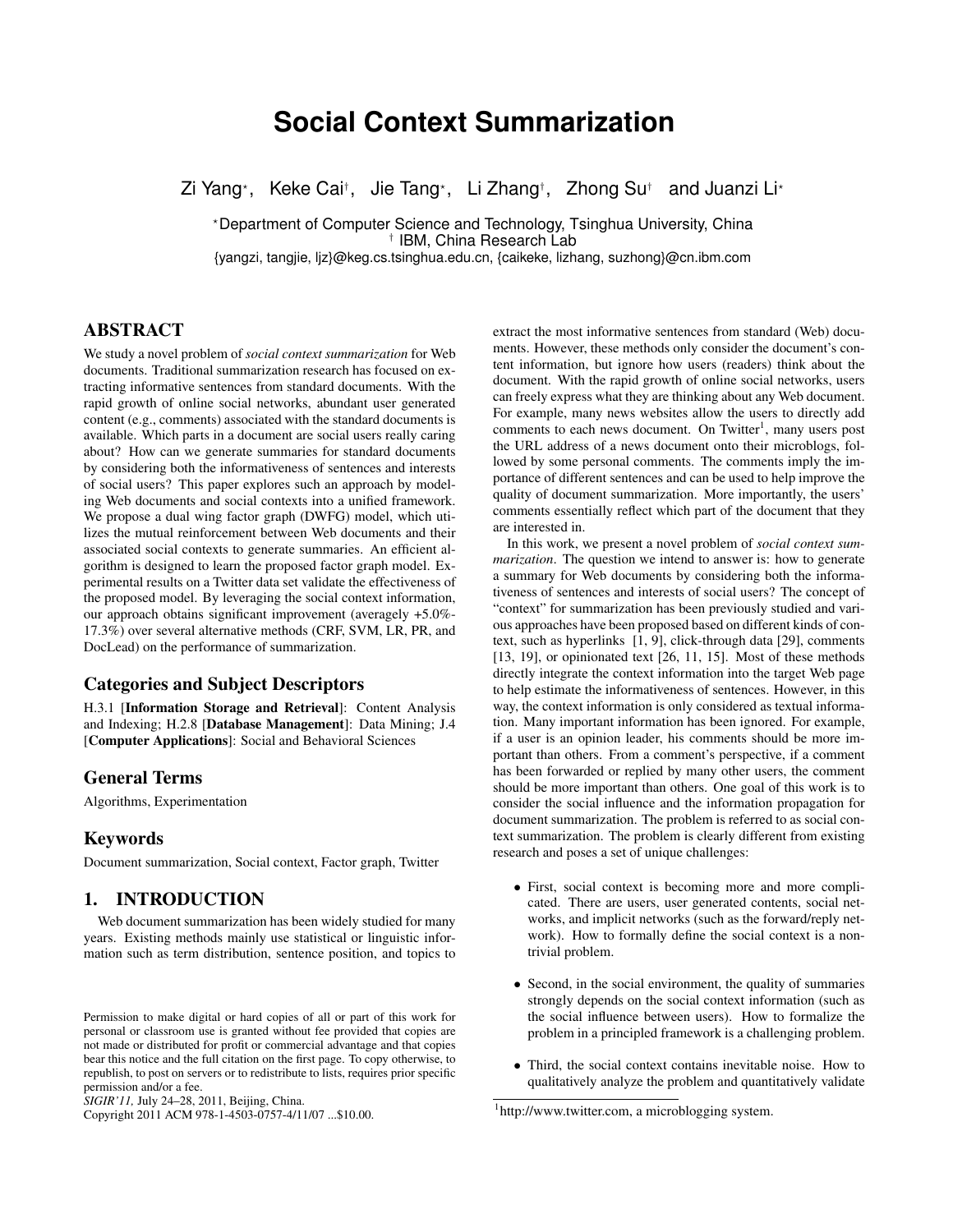

Figure 1: Overview of the proposed approach

the proposed approach on a real-world data set is also a challenging problem.

In this paper, we try to systematically investigate the problem of social context summarization for Web documents. We formulate the problem of social context summarization and propose a dual-wing factor graph (DWFG) model. The DWFG model incorporates the summarization task and the social network analysis into a unified framework. In this way, the two tasks can be mutually reinforced. We employ the Microblogging as an example to quantitatively study the social context summarization problem. In particular, we crawl a data set from Twitter. The user generated content is the tweet posted by the user. The retweeting (forwarding) and replying relationships between tweets form an implicit information network, and the following relationships between users form the user network. Some tweets have the links pointing to standard Web documents (such as news documents). The problem then becomes how to leverage both the information network and the user network to generate high-quality summaries for standard Web documents.

The overview of the proposed method is a supervised framework (as shown in Figure 1). In training, we estimate the importance of defined features and strength of dependencies for identifying key sentences and microblogs in the social contexts. In test, given a new Web document with its social context, we perform collective inference for the importance of each sentence and microblog and select a subset of sentences as the summary according to the trained models. We validate the proposed approach on the Twitter data set. The experiment results show that by leveraging the social context information, our approach can significantly improve (on average +10.8%) the performance of summarization. We also compare with a set of alternative methods (i.e., CRF, SVM, LR, PR, and DocLead), and our approach clearly outperforms (averagely +5.0%-17.3%) the baseline methods.

The paper is organized as follows: in Section 2, we introduce some notations and formally define the problem. In Section 3, we propose the factor graph model to address the problem, and in Section 4, we conduct the experiments on the Twitter dataset. Finally, in Section 5 and 6, we summarize related works and conclude.

## 2. PROBLEM DEFINITION

In this section, we introduce some notations and representations necessary for the problem, and then define the problem of social context summarization.

In the context of Web 2.0, Web documents, e.g. news or blogs, are freely discussed and commented by users. These comments again spread (e.g., by forwarding between friends) in the social network. The users' activities implicitly reflect the importance of different parts (e.g., sentences) in the document from the user's perspective. We believe that the social context, Thus, integrating the document content information and the social context information can disclose a more thorough view of the document. In this paper, we employ Twitter as the basis for our study. Specifically, given a Web document  $d^2$  and its associated social context (tweets  $M_d$  containing the URL address of document  $d$  and users  $U_d$  who posted those tweets), we give the following definition of social context augmented network.

Definition 2 (Social Context Augmented Network, SCAN). Social Context Augmented Network  $G_d = (S_d, C_d, E_d)$  is defined as a network that is built upon the sentence set *S<sup>d</sup>* of document *d* and its social context  $C_d$ , where the edge set  $E_d$  contains three types of edges:  $E_d^s$ ,  $E_d^m$ , and  $E_d^u$ .  $E_d^s = \{(s_i, s_j) | s_i, s_j \in S_d\}$ represents the relationships between document sentences,  $E_d^m$  =  $\{(m_i, m_j) | m_i, m_j \in M_d\}$  represents the relationships between messages, and  $E_d^u = \{(u_i, u_j) | u_i, u_j \in U_d\}$  represents the relationships between users.

Compared with traditional contexts that are defined based on textual information, social context need model various dynamic social relationships, such as the *follower-followee relationships* between users, *retweeting relationships* and *replying relationships* between tweets. An example of SCAN is shown in Figure 2(a). In this figure, the upper layer includes two documents  $d_1$  and  $d_2$ , and  $d_1$  contains four sentences  $s_1, s_2, s_3$ , and  $s_4$ . The two documents are respectively associated with two sets of messages  $M_1 = \{m_5, m_6, m_7, m_8\}$  and  $M_2 = \{m_9, m_{10}\}$  in the middle layer. The lower layer refers to the user layer consisting of users *u*1, *u*<sup>2</sup> and *u*3, who are also associated with the messages *M*<sup>1</sup> and *M*2. Besides external relationships between the objects across different layers, SCAN also describes internal relationships between objects within the same layer (as shown in Figure 2(a)).

Given this, we can formally define our problem of *Social Context Summarization*.

Definition 3 (Social Context Summarization). Given a social context augmented network *Gd*, the goal of social context summarization is to generate a summary which consists of two pieces of information: the most important sentences  $S_d^* \subseteq S_d$  and the most representative messages  $M_d^* \subseteq M_d$ .

The problem of social context summarization contains two subproblems: *Key Sentence Extraction* and *Tweet Summarization*. In the former problem, we aim to identify the most important sentences from document *d*'s content, while in the latter subproblem, we intend to find the most representative tweets from the social context  $C_d$  of document *d*. Social context  $C_d$  contains rich information about the document *d*, which is helpful for the Key Sentence Extraction problem, while the important sentences in a document can equally help Tweet Summarization in the social context. The mutual reinforcement between the two subproblems can facilitate generating a high-quality summary. Moreover, social context summarization could also answer a number of related questions, e.g., who are the most experienced users of a specific topic or a fact mentioned in a document.

Definition 1 (Social context). Given a Web document *d*, its social context  $C_d$  is defined as  $\langle M_d, U_d \rangle$ , where  $M_d$  is a set of comments on *d* written by users *U<sup>d</sup>* in a social network.

 $2$ On Twitter, a Web document (e.g., news document) is often pointed out by a URL address, which might be in some forms of encoded shortened URLs such as by tinyurl.com and bit.ly.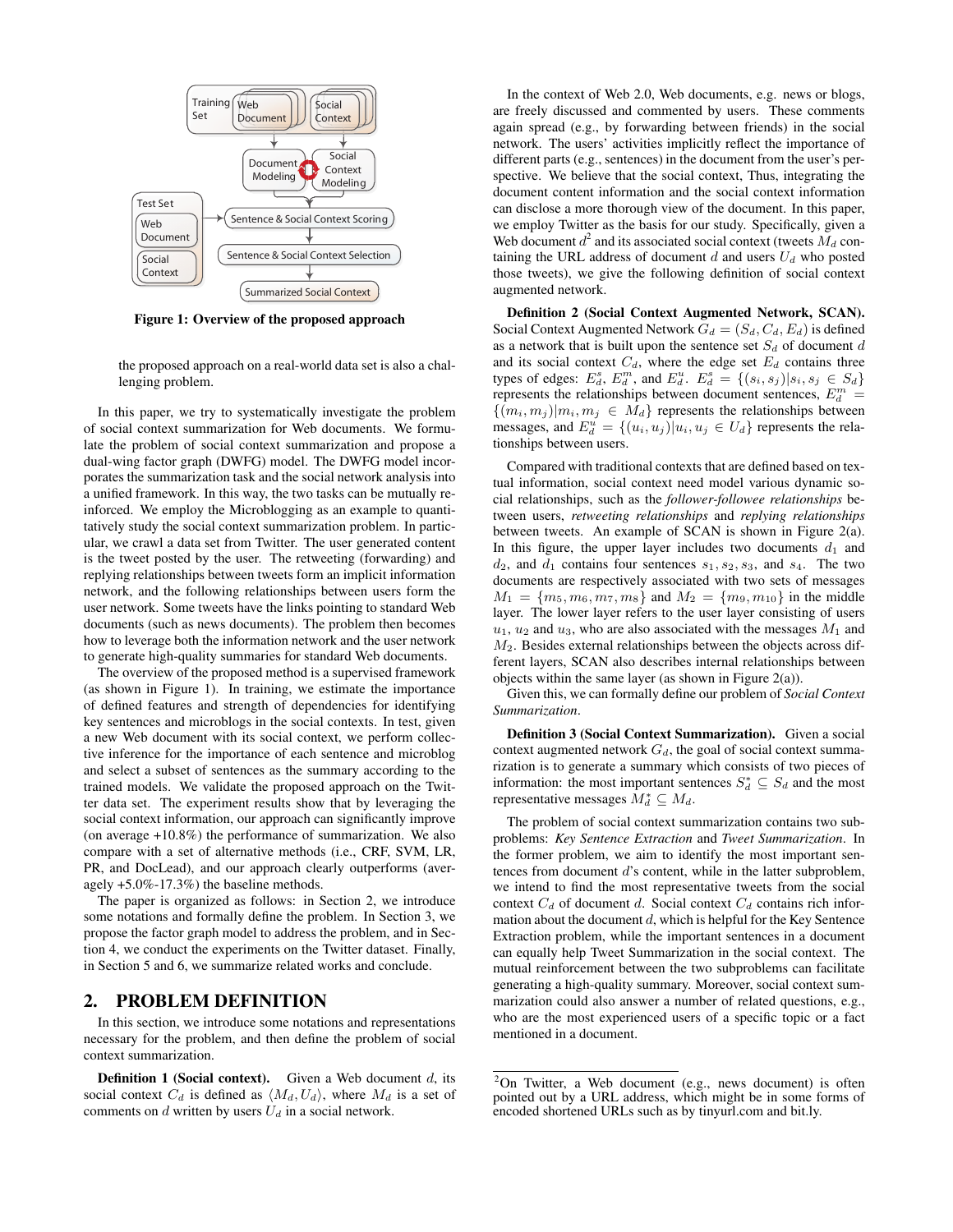

Figure 2: An example of the problem and factor graph representations for summarization tasks. In (b), (c), and (d), each gray circle with *s<sup>i</sup>* indicates a sentence in the Web document; its associated white circle with *y<sup>i</sup>* denotes whether the sentence should be included in the document summary. Each gray circle with *m<sup>i</sup>* indicates a tweet and its associated white circle denotes whether the tweet would be included in the tweet summary.

## 3. PROBLEM SOLVING

In this section, we propose a dual wing factor graph (DWFG) model, which formulates the social context summarization problem in a unified learning framework. The DWFG model simultaneously incorporates all resources in social context to generate high-quality summaries for Web documents.

## 3.1 Basic Idea

In our Twitter data set, each Web document is associated with a social context. To generate summaries for Web documents, a straightforward method is to define a set of features to characterize the importance of each sentence, and then use a classification model to identify which sentences should be included into the summary [16, 25, 36]. To further consider the correlation between sentences, we can consider a sequential labeling approach such as conditional random field. Such a method has been studied by [8, 28]. Both of them consider the sentence local features and similarities (correlations) between sentences, and model the sentence extraction task with a linear-chain conditional random field. An example of the graphical representation is shown in Figure 2(b). The method only considers the correlation between sentences (the document layer in Figure 2(a)), but ignores the social context information resided in the microblog and user layers.

To model the tweet network, we design another similar graphical model with structures reflecting the information propagation. Figure 2(c) presents an example. Each gray circle indicates a tweet, the arrow represents the replying/retweeting relationship between two tweets. Based on such a formulation, we can define local features (content-based features) for each tweet, as well as edge features for each replying/retweeting relationship. By learning such a graphical model, we can classify which tweets are important (or informative). Obviously, this model only considers the information from the tweet side and does not consider the Web documents. An ideal way is to incorporate the two tasks together so that they can reinforce each other.

Based on these considerations, we propose a novel dual wing factor graph (DWFG) model. The graphical representation is shown in Figure 2(d). In the DWFG model, the upper layer is used to model the key sentence extraction task and the bottom layer is

designed to model the tweet summarization problem. In the middle layer, we design a set of correlation factor functions *h* to bridge the two tasks. By carefully designing the correlation factor function *h*, we can elegantly combine the two tasks of key sentence extraction and tweet summarization into a unified framework. In the rest of this section, we will explain in details how we design and learn the dual wing factor graph model.

## 3.2 Modeling Summarization via Dual Wing Factor Graphs

We model the social context summarization problem in the dual wing factor graph (DWFG) model. Each sentence  $s_i \in S_d$  or tweet  $m_i \in M_d$  is associated with a binary value  $y_i$  indicating the importance of the sentence or tweet (1 representing important, and 0 representing unimportant).

We first collect a set of labeled SCANs (training set)  $T =$  ${G_d}_{d=1}^{n_T}$ , i.e., each sentence  $s_i \in S_d$  and tweet  $m_j \in M_d$  in each social context  $C_d$  are associated with known binary labels  $y_i$  and  $y_i$ , moreover, we also collect the test set *S* of unlabeled instances, which consists of all the sentences and tweets not yet judged. Our goal is then to learn a DWFG model from the training set and apply it to predict which sentences and tweets are important in the test set *S*, i.e., to infer the value (label) of *y*, and then generate a summary for the social context.

We define three types of factor functions associated with individual instances or instance groups: *local attribute factor*, *intradomain dependency factor*, and *inter-domain dependency factor*. Local attribute factor. The probability that a sentence or tweet is important could be estimated by some local attributes (represented as **x**), which refer to features that are inherent to the sentence or tweet itself. In general, we define similar features for sentences and tweets. The features include the average TF-IDF score over words and the log likelihood generated by the context, the position of the sentence in the document, the author's authoritativeness. Details of the defined local features for sentences and tweets are given in Section 4.

To estimate the significance of each feature, we introduce a weight variable *λ<sup>c</sup>* for each feature *c*, and we define a local at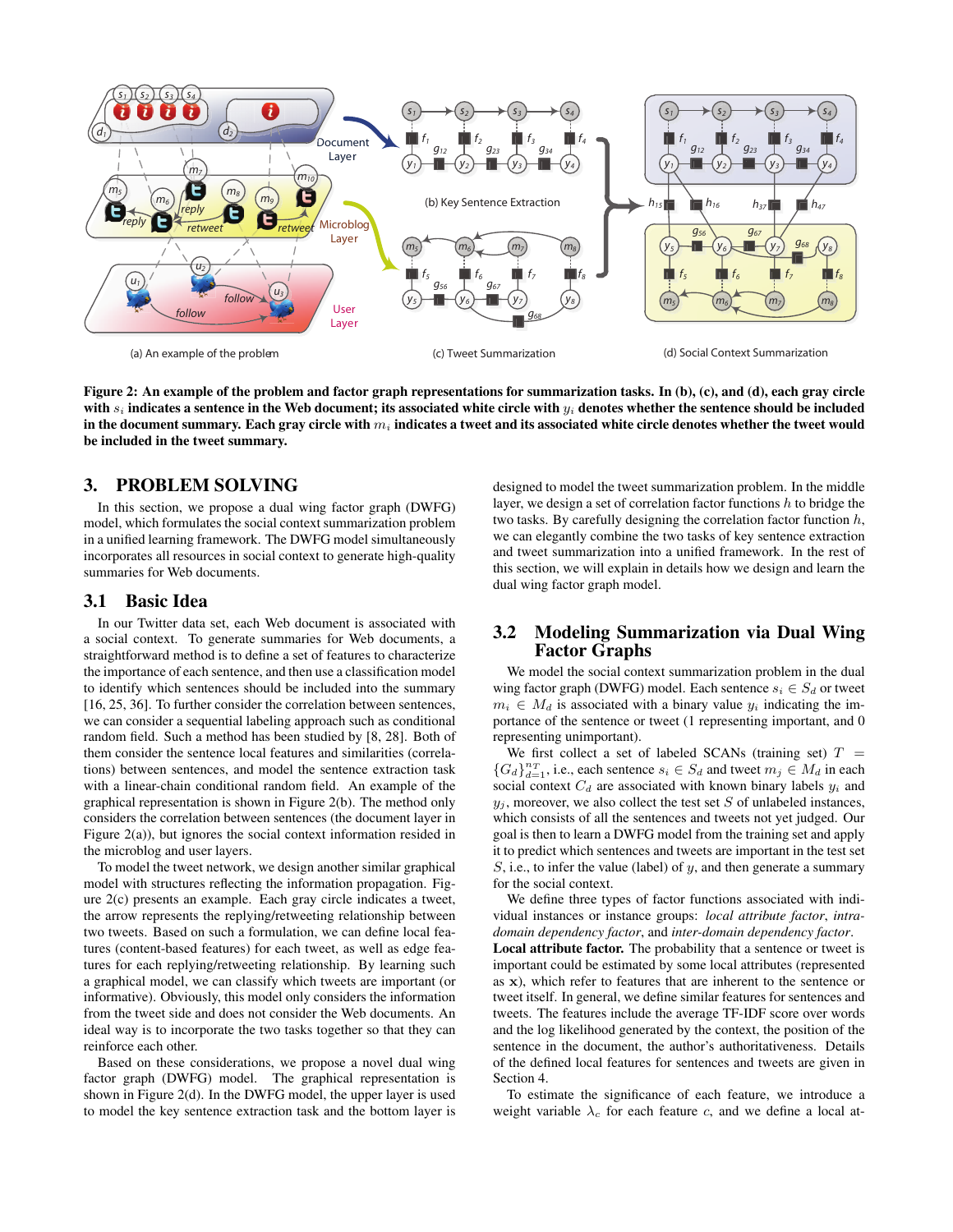tribute factor  $f_{i,c}$  for the feature *c* of each sentence  $s_i$  or tweet  $m_i$ . Formally, a factor could be defined as the local entropy:

$$
f_{i,c}(\lambda_c, y_i) = \exp\left(\lambda_c x_{i,c} y_i\right) \tag{1}
$$

where  $x_{i,c}$  is the value of the *c*-th feature extracted from sentence *s<sup>i</sup>* or tweet *mi*.

Intra-domain dependency factor. As described in Section 3.1, we introduce factors that are capable of handling multiple instances in either sentence level or tweet level, to characterize the dependencies among sentences and tweets respectively. Intra-domain interaction may promote some sentences to become more important while inhibit others from becoming important. We associate each type of interaction with a weight  $\mu_c$  indicating the confidence of the corresponding interaction. The interaction has a positive influence only if the weight  $\mu_c$  is greater than 0. We introduce factor  $g_{ij,c}$ to capture the dependency among sentence pair  $s_i$  and  $s_j$  or tweet pair  $m_i$  and  $m_j$ .

$$
g_{ij,c}(\mu_c, y_i, y_j) = \begin{cases} \exp \mu_c & \text{if some condition holds} \\ 1 & \text{otherwise} \end{cases}
$$
 (2)

A document can be regarded as a sequence of sentences, and thus key sentence extraction could be viewed as a sequence labeling process [28], i.e., the judgment on a certain sentence is affected by the nearby sentences to avoid both sentences of high similarity are chosen simultaneously. Hence, the dependency conditions in Eq. 2 for a sentence pair  $s_i$  and  $s_j$  can be formalized as follow: the factor takes value  $\exp \mu_c$  if  $y_i \neq 1$  or  $y_j \neq 1$ . To avoid high computational complexity, we only constrain consecutive and similar sentences, i.e., establish sentence relation for sentence *s<sup>i</sup>* and  $s_{i+1}$  whose mutual similarity (e.g., cosine similarity) exceeds the threshold  $\theta_a$ .

Moreover, we consider the two interactions among tweets: replying and retweeting. If tweet  $m_i$  replies or retweets tweet  $m_j$ , then  $m<sub>i</sub>$  successfully excites and attracts attentions from others, and it is reasonable that  $m_j$  is more important than its succeeding tweets in the thread. Formally, for such a tweet pair  $m_i$  and  $m_j$ , the factor takes value  $\exp \mu_c$  if  $y_i \leq y_j$ .

Inter-domain dependency factor. By leveraging knowledge from both domains, the inter-domain relationships may benefit to the identification of social context summarization. We introduce a set of factors defined on variables across domains, which are able to coordinate the labels of sentences and tweets simultaneously. Specifically, if tweet  $m<sub>j</sub>$  is considered as a representative tweet, i.e.,  $y_j = 1$ , then a sentence  $s_i$  highly similar to  $m_j$  (with similarity more than a threshold  $\theta_h$ ) should be biased towards the same label, i.e.,  $y_i = 1$ . Formally, for each sentence-tweet pair  $(s_i, m_j)$ of high similarity, we define

$$
h_{ij}(\nu, y_i, y_j) = \begin{cases} \exp \nu & \text{if } y_i = y_j \\ 1 & \text{otherwise} \end{cases}
$$
 (3)

where  $\nu$  is the weight variable that represents the significance of inter-domain dependency factor.

Objective function. Finally, the objective function can be defined as the normalized product of Eqs. 1 - 3 for all the instances. We denote *Z* as the normalization factor, which sums up the conditional likelihood  $P(Y|X, \Theta)$  over all the possible labels of all the instances, where *Y* contains all the undetermined labels for sentences and tweets, i.e.,  $Y = \{y_i\}_i$ , and  $\Theta$  is the collection of weights, i.e.,  $\Theta = {\lambda_c}_{c} \cup {\mu_c}_{c} \cup {\nu}.$ 

We first estimate the parameters Θ with a maximum likelihood procedure on the training instances, e.g.,

$$
\max_{\Theta} \frac{1}{Z} \prod_{i,j \in T} \prod_{c \in C} f_{i,c}(\lambda_c, y_i) \cdot g_{ij,c}(\mu_c, y_i, y_j) \cdot h_{ij}(\nu, y_i, y_j) \tag{4}
$$

We use L-BFGS, a quasi-Newton method for solving the nonlinear optimization problem (i.e., Eq. 4). To avoid overfitting, we add a penalty term  $-\frac{1}{2}||\Theta||^2/\sigma^2$ , a spherical Gaussian prior, into the objective function, which is a regularization method commonly used in maximum entropy and conditional random fields [6, 27, 28].

Calculating the marginal distribution for each factor (in deriving the log-gradient of the objective function) requires a loopy sumproduct inference algorithm. With the learned parameter Θ, we may summarize an unlabeled social context for a Web document in the test set by extracting important sentences, which are also identified by a similar max-sum inference procedure. The inference algorithm is introduced in the next section.

Connection with existing models. We note that the proposed DWFG model can also be viewed as a model generalized from existing models. In Eq. 4, if parameter  $\nu$  is fixed as 0, i.e., all factors  $\{h_{ij}\}_{i,j}$  take constant values of 1, and factors  $\{f_{i,c}\}_{i,c}$ and  ${g_{ij,c}}_{i,j,c}$  are only defined for sentences, then the simplified model only incorporates sentence local factors and sentence relation factors, and DWFG model is degenerated to a special case: the summarization approach based on linear-chain CRF [28]. Moreover, if all parameters  $\{\mu_c\}_c$  are also set as 0, i.e., only the local factors  $\{i,c\}$ *i,c* are non-trivial, then DWFG is turned into the logistic regression classifier [25].

#### 3.3 Inference Algorithm

Since the graphical model DWFG proposed for summarization (cf. Figure 2(d)) contains cycles, we cannot directly employ a forward-backward algorithm like in [28] for exactly inferring the optimal labeling for a test instance. We then propose an approximate inference approach based on the loopy sum-product or maxsum algorithm.

To achieve an approximate inference for predicting labels, the algorithm contains multiple iterations for updating the beliefs, and each iteration is comprised of two phases. Here, we denote the update variables for delivering beliefs between variables and factors by  $p_{ij}$  and  $q_{ij}$ .  $\{p_{ij}\}_{i,j}$  represent the messages propagating from variable (e.g.,  $y_i$ ) to factor (e.g.,  $g_{ij,c}$  or  $h_{ij,c}$ ), and  $\{q_{ij}\}_{i,j}$  represents the messages factor to variable respectively. The messages can be formulated as follows:

$$
p_{ij} = r_i + \sum_{k \in N(i) \setminus \{j\}} q_{ik} \tag{5}
$$

$$
q_{ij} = \max\{t_{ij}(1,1) + p_{ji}, t_{ij}(1,0)\}
$$
  
- 
$$
\max\{t_{ij}(0,1) + p_{ji}, t_{ij}(0,0)\}
$$
 (6)

where  $r_i$  corresponds to the logarithmic value of the local factor, i.e.,  $r_i = \sum_{c \in C} (\log f_{i,c}(\lambda_c, y_i = 1) - \log f_{i,c}(\lambda_c, y_i = 0)).$ Analogously,  $t_{ij}(y_i, y_j)$  is the logarithmic value of the dependency factor, i.e.,  $t_{ij}(y_i, y_j) = \log g_{ij,c}(\mu_c, y_i, y_j)$  or  $\log h_{ij}(\nu, y_i, y_j)$ . Specific to a particular dependency factors,  $f_{i,j}$ ,  $g_{ij,c}$ , or  $h_{ij}$  (Eq. 1) to 3), the message  $q_{ij}$  has a more succinct expression, e.g., the sentence dependency factor  $q_{ij} = \max\{p_{ji} - \mu_c, 0\} - \max\{p_{ji}, 0\}.$ 

We can obtain the label for each sentence  $s_i$  and tweet  $m_i$  using the variables calculated in the two phases for the last iteration as follows:

$$
y_i = \begin{cases} 1 & \text{if } p_{ij} + q_{ij} > 0 \text{ for some } j \\ 0 & \text{otherwise} \end{cases}
$$
 (7)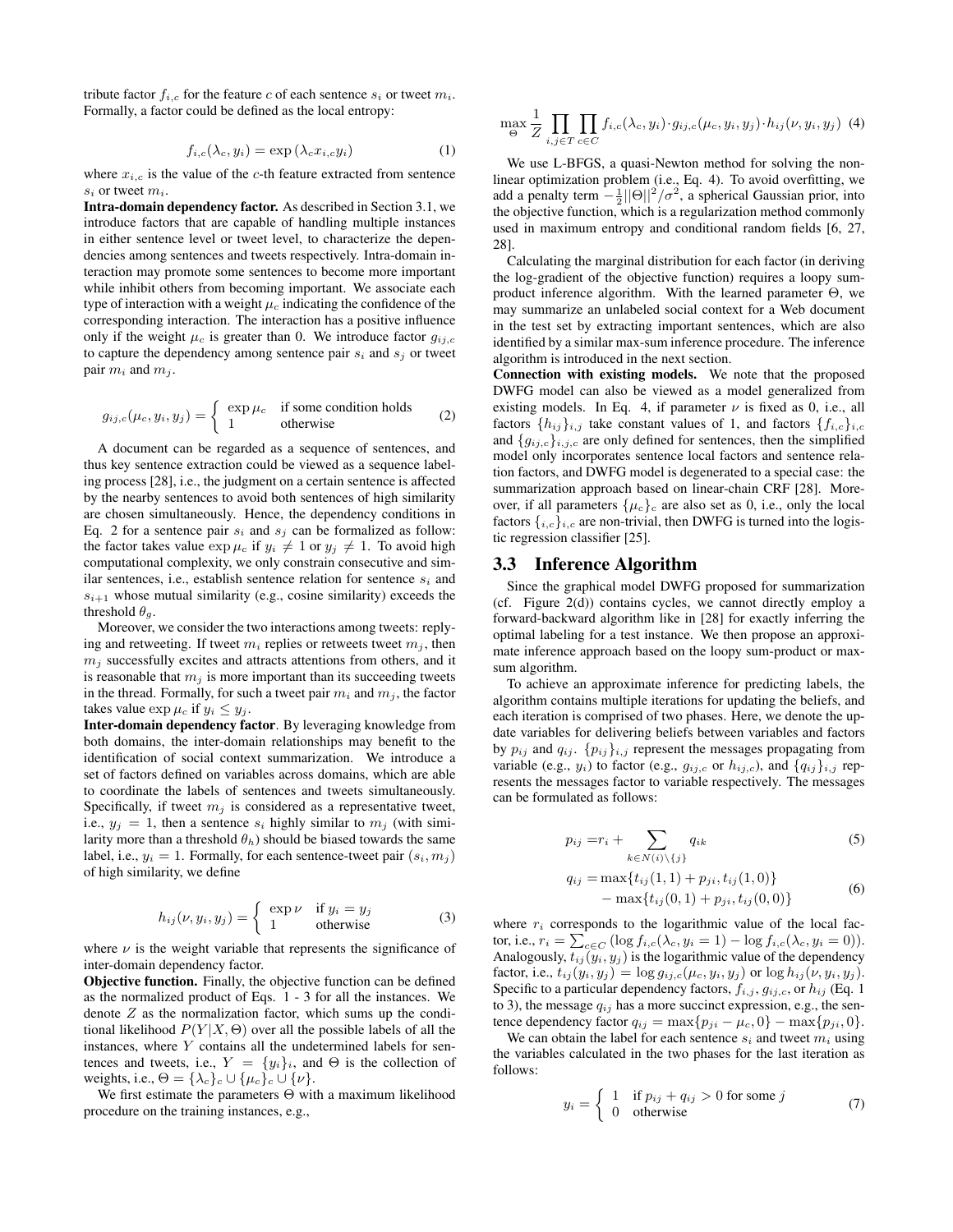Algorithm 1: Social context summarization with DWFG

```
input : A document d with social context C_d and SCAN G_dof d, weight variables Θ, and number of iterations I
  output: A summary for social context C_d: important
           sentences S_d^* and messages M_d^*// initialization
1 initialize variables \{r_i\}_i \leftarrow 0;// update message values
2 for i \leftarrow 1 to I do
3 update variables p_{ij} according to Eq. 5;
4 | update variables q_{ij} according to Eq. 6;
  // output result
5 foreach s_i \in S_d and m_i \in M_d do
6 calculate y_i according to Eq. 7;
S_d^* \leftarrow \{ s_i \in S_d | y_i = 1 \};8 M_d^* ← {m_i \in M_d|y_i = 1};
```
The learning algorithm is depicted in Algorithm 1. Initially, we calculate all local variables  $\{r_i\}_i$ , and initialize all update variables  ${q_{ij}}_{i,j}$  as 0 (Line 1). Next, we compute new values for all the update variables  $\{p_{ij}\}_{i,j}$  according to Eq. 5. Then we estimate the new values for all  ${q_{ij}}_{i,j}$  according to Eq. 6. We continue to update the variables for a number of iterations until some termination condition is satisfied. Finally, the summary of the social context is generated according the update variables (Line 5 - 10).

Complexity analysis. If we denote the number of iterations for the inference algorithm as *I*, then the computational complexity of the algorithm is proportional to  $I \cdot (|E^s| + |E^m| + |E^c|)$ , where  $|E^s|, |E^m|, |E^c|$  correspond to the number of sentence relationships, tweet relationships, and inter-domain relationships respectively. They can be varied from zero to many when we tune the thresholds  $\theta_g$  and  $\theta_h$ , which is further discussed in Section 3.2. In fact, the inference algorithm can be easily parallelized or distributed onto clusters to handle large-scale dataset, and the design of distributed algorithm will be reported elsewhere.

## 4. EXPERIMENT

In this section, we evaluate the proposed summarization method DWFG with manually labeled documents. We firstly introduce the data set, baseline methods that do not incorporate the relationship between the Web document domain and tweet thread domain, the evaluation metrics, and then we give the detailed discussion of the experiment results with the comparison of other approaches. More supplied materials of this work can be found at http://arnetminer.org/socialcontext/.

#### 4.1 Settings and Observations

#### *4.1.1 Data Preparation*

Since there is rarely previous work study the summarization task from social perspective, to the best of our knowledge no existing benchmark dataset can be utilized for our experiments. We collected data from the most popular microblogging website, Twitter.



Figure 3: The distribution of URLs carried by the tweets

URLs were finally extracted and 12,964,166 tweets talking about the same URL were grouped together. In our preliminary experiments, we observed the distribution of frequencies of URLs carried by the tweets, which is plotted in Figure 3 in log-logarithmic scale.

We see that the highest frequent URL is mentioned by 114,911 tweets in our experiment data, and the distribution of frequencies of URLs follows the power law. According to the selected URLs, we crawled the associated Web pages, and then constructed two kinds of data sets (Web pages and their corresponding social tweets). The Web documents were then segmented into a set of sentences with the jTokeniser Toolkit<sup>3</sup>. Our summarization algorithm was then performed on both domains.

We found that most of the Top 50 URLs correspond to advertisement pages. We therefore predefined a series of high-quality websites, such as CNN, BBC, Mashable etc., and selected a subset of URLs related to these websites for manual annotation. We note that a Web document might be referred by different URLs even if the URLs are decoded, e.g., URLs "http://news.bbc.co.uk/1/hi/england/8604663.stm", "http://news.bbc.co.uk/2/hi/uk\_news/england/8604663.stm", and "http://news.bbc.co.uk/2/hi/8604663.stm" correspond to the same Web document. We further group such Web documents according to the unique document ID indicated in the URL (e.g., 8604663). Details on the five selected domains are given in Table 1.

#### *4.1.2 Evaluation Methods*

To guarantee the low noise of the manual annotation data, we further manually validated the informativeness of all the selected Web documents by posting both the Web documents and tweets on Amazon Mechanical Turk<sup>4</sup> .

We totally issued 1145 HITs on Mechanical Turk, and for each HIT we asked at least two different workers to read both the Web documents and its corresponding tweets. All the HITs were divided into 12 batches with each assignment entitled "Key sentences and tweets extraction from news and related tweets". We gave a detailed description on how to label the sentences and tweets, and also emphazied that the workers should "extract serveral sentences from news that attract them mostly", and "after reading the news, extract the most interesting tweets that appeal you mostly". We required the workers to label no less than 5 tweets and 10 Web document sentences. Finally, 158 different users have participated in annotating the benchmark for social context summarization task. The labeled sets of sentences and tweets formed the benchmark for evaluation.<sup>5</sup>

From 4,874,389 Twitter users, we collected 404,544,462 tweets within a period from January 1st 2010 to July 17th 2010, and then recognized all the tweets accompanied with explicit URLs (containing "http://" or "https://"). Since users might use different URL shortening services, such as tinyurl.com, bit.ly, etc., we simply implemented a general shorten URL decoder based on a HTTP client to obtain the decoded URLs. Finally, the top 200,000 high frequent

<sup>3</sup> http://code.google.com/p/jtokeniser/

<sup>&</sup>lt;sup>4</sup>http://mturk.com, an Internet marketplace to use human intelligence to solve various kinds of problems

 $5$ We plan to gradually publish the annotated dataset for academic use of social context summarization.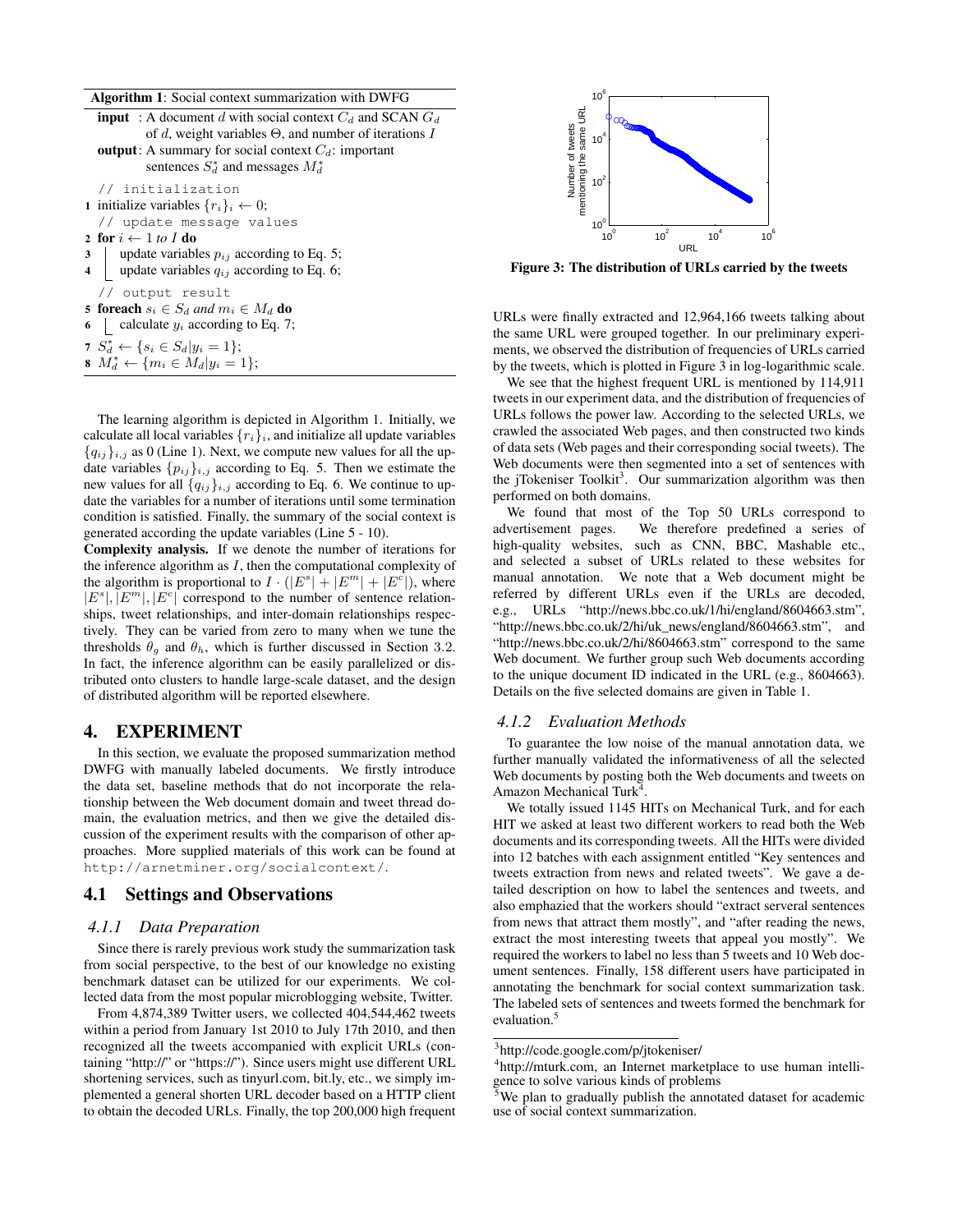Table 1: Description on employed domains

| Domain       | Description                 | Data Size |         |  |
|--------------|-----------------------------|-----------|---------|--|
|              |                             | Doc       | Tweet   |  |
| cnn.com      | one of the most popular     | 1,303     | 62,225  |  |
|              | news websites               |           |         |  |
| bbc.co.uk    | the most popular<br>news    | 336       | 10.264  |  |
|              | website in the UK           |           |         |  |
| mtv.com      | one of the most popular     | 176       | 9,848   |  |
|              | music television networks   |           |         |  |
| espn.go.com  | one of the world's leading  | 171       | 4,320   |  |
|              | sports media                |           |         |  |
| mashable.com | the world's largest<br>tech | 2.940     | 114,441 |  |
|              | blog                        |           |         |  |

In this paper, two performance metrics applied in [29] were adopted to evaluate the proposed approach DWFG. The first is Precision, Recall and F-measure. In the following section, we will report the evaluation on  $F_1$  measure, which is defined as:

$$
P = \frac{S_{\text{ref}} \cap S_{\text{cand}}}{S_{\text{cand}}}; R = \frac{S_{\text{ref}} \cap S_{\text{cand}}}{S_{\text{ref}}}; F_1 = \frac{2PR}{P + R}
$$

where  $S<sub>cand</sub>$  and  $S<sub>ref</sub>$  denote the sentences contained in the candidate summary and the reference summary respectively.

Another performance metric is ROUGE [18], which measures summarization quality according to the overlap between the units, such as n-gram (referred to as ROUGE-N) etc, of machine generated summary and human generated summary. ROUGE-N is defined as follows:

$$
\text{ROUGE-N} = \frac{\sum_{s \in S_{\text{ref}}} \sum_{gram_n \in s} \text{Count}_\text{match}(gram_n)}{\sum_{s \in S_{\text{ref}}} \sum_{gram_n \in s} \text{Count}(gram_n)}
$$

where *n* is the length of the n-gram, Count<sub>match</sub>  $(gram_n)$  is the maximum number of n-grams co-occurring in a candidate summary and the reference summaries, Count(*gramn*) is the number of n-grams in the reference summaries.

We employ the ROUGE evaluation methods implemented in the Dragon Toolkit Project<sup>6</sup>, and report the experimental results in terms of ROUGE-1 and ROUGE-2 with stop words filtered out. Since ROUGE is a recall-oriented metric, we keep the number of sentences extracted be equal with that of the human summary for fair comparison. Specifically, we select the sentences and tweets with the greatest positive beliefs by  $p(y_i = 1|\mathbf{X})$  (cf. Eq. 7).

#### *4.1.3 Feature Description*

Many features have been designed for document summarization in prior literatures. In this paper, we only extract 11 basic and straight-forward features from both domains. Besides of some features that are widely used in traditional summarization methods, we also utilize several features extracted from users' online social behaviors, e.g., the number of users following the tweet's author and the PageRank score of the author. Table 2 gives the brief definition of these features applied in this paper, where some features were represented by nominal values, e.g., Feature 1 will take value 4 if the sentence was extracted from the title of the document, 3 if it was extracted from the subtitle, 2 if the sentence was located in the first paragraph of the original document, 1 if the sentence was located in the last paragraph, and 0 otherwise.

The feature values extracted from sentence domain and tweet domain are summarized in Figure 4 and 5. Since different features take values in diverse ranges, e.g., the maximum value of Feature 4 is 15, while the maximum value of Feature 6 is 1.495, we normalize the feature values by the mean value of corresponding feature.

| Table 2: Feature list |                      |                                                  |  |  |
|-----------------------|----------------------|--------------------------------------------------|--|--|
|                       | $\mathbf{N}^{\circ}$ | description                                      |  |  |
|                       |                      | sentence position in document                    |  |  |
|                       | $\overline{2}$       | sentence position in paragraph                   |  |  |
| Web                   | 3                    | average TF-IDF score of words in sentence        |  |  |
| documents             | 4                    | the number of common words to the title          |  |  |
|                       | 5                    | sentence length                                  |  |  |
|                       | 6                    | the log likelihood generated by the document     |  |  |
|                       |                      | average TF-IDF score of words in post            |  |  |
|                       | 8                    | tweet length                                     |  |  |
| <b>Tweets</b>         | 9                    | the log likelihood generated by the tweet thread |  |  |
|                       | 10                   | the number of users following the author         |  |  |
|                       | 11                   | the PageRank score of the post's author          |  |  |



Figure 4: Comparison of feature values for sentence domain on five domains

From Figure 4, we can see that Web documents from different domains exhibit differently. For example, articles in CNN, BBC, and ESPN have smaller values of Feature 1 but greater values of Feature 2 than MTV, which indicates that news Websites CNN, BBC, and ESPN have longer articles consisting of a greater number of shorter paragraphs. Therefore, we trained an individual model on each domain respectively to capture the distinctiveness.

#### *4.1.4 Baseline Methods*

We compare DWFG with six supervised baselines methods. SVM classifiers (SVM) and logistic regression classifiers (LR) are performed for each sentence and tweet only with its local features. Linear-chain and tree-structured CRF models (LC-/TS-CRF) are respectively trained and tested on documents and tweet threads, i.e., inter-domain relationships are considered as a supplement to the basic local features. The linear-chain CRF baseline model employed in the sentence summarizaiton is equivalent to the method proposed in [28].

We also extend the feature list for each sentence and tweet by considering the features of related sentences or tweets extracted from both domains (denoted as SVM+, LR+). Specifically, for each sentence  $s_i$  in a document, we append 11 features  $(x_{i,7}^s, \ldots, x_{i,17}^s)$ , where each of  $x_{i,7}^s, \ldots, x_{i,12}^s$  adds up the corresponding feature values of its similar sentences, and each of  $x_{i,13}^s, \ldots, x_{i,17}^s$  adds up the corresponding feature values of its related tweets. Similarly, for each tweet in the thread, we append 11 features, which are the sums of feature values of its relevant sentences or tweets.

In addition, we also compare DWFG with commonly applied unsupervised summarization algorithms, i.e., the importance sentences and tweets are selected according to a metric or score. First, we randomly select sentences or tweets (Random) as the basic unsupervised method. Another baseline method for summarization is to select the sentences according to their positions in the document or paragraph (DocLead and ParaLead). Finally, we apply PageRank algorithm for summarization on the whole graph consisting of three types of relationships (PR) [24].

<sup>6</sup> http://dragon.ischool.drexel.edu/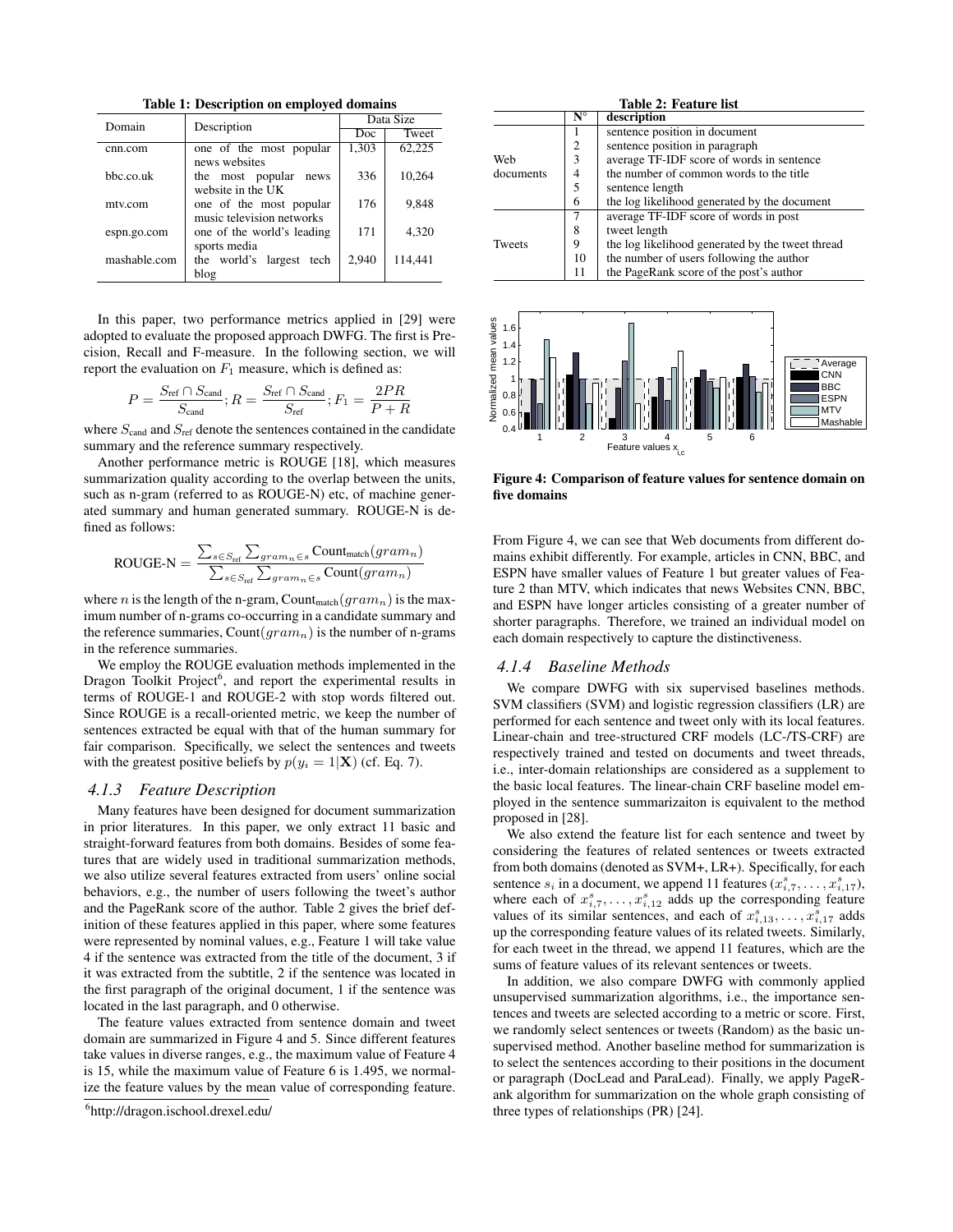

Figure 5: Comparison of feature values for tweet domain on five domains

|       |                         | $\overline{\text{CNN}}$ | <b>BBC</b> | <b>MTV</b> | <b>ESPN</b> | Mash  | All   |
|-------|-------------------------|-------------------------|------------|------------|-------------|-------|-------|
|       | SVM                     | 0.288                   | 0.322      | 0.490      | 0.337       | 0.321 | 0.351 |
|       | LR                      | 0.284                   | 0.340      | 0.531      | 0.352       | 0.297 | 0.361 |
|       | <b>LC-CRF</b>           | 0.307                   | 0.349      | 0.596      | 0.364       | 0.340 | 0.391 |
|       | $SVM+$                  | 0.283                   | 0.341      | 0.476      | 0.359       | 0.324 | 0.357 |
|       | $LR+$                   | 0.277                   | 0.332      | 0.482      | 0.366       | 0.305 | 0.352 |
| $F_1$ | Random                  | 0.314                   | 0.321      | 0.455      | 0.351       | 0.305 | 0.349 |
|       | DocLead                 | 0.334                   | 0.356      | 0.441      | 0.317       | 0.415 | 0.373 |
|       | ParaLead                | 0.298                   | 0.316      | 0.508      | 0.338       | 0.323 | 0.356 |
|       | <b>PR</b>               | 0.354                   | 0.338      | 0.453      | 0.351       | 0.399 | 0.379 |
|       | <b>DWFG</b>             | 0.341                   | 0.450      | 0.642      | 0.518       | 0.330 | 0.456 |
|       | <b>SVM</b>              | 0.224                   | 0.612      | 0.392      | 0.520       | 0.511 | 0.452 |
|       | LR                      | 0.197                   | 0.599      | 0.585      | 0.583       | 0.599 | 0.513 |
|       | LC-CRF                  | 0.281                   | 0.551      | 0.667      | 0.583       | 0.618 | 0.540 |
|       | $SVM+$                  | 0.176                   | 0.563      | 0.400      | 0.635       | 0.546 | 0.464 |
|       | $LR+$                   | 0.171                   | 0.610      | 0.362      | 0.620       | 0.605 | 0.473 |
| $R-1$ | Random                  | 0.429                   | 0.426      | 0.455      | 0.470       | 0.405 | 0.437 |
|       | DocLead                 | 0.410                   | 0.473      | 0.542      | 0.372       | 0.576 | 0.475 |
|       | ParaLead                | 0.414                   | 0.337      | 0.629      | 0.432       | 0.414 | 0.445 |
|       | PR                      | 0.433                   | 0.325      | 0.563      | 0.426       | 0.482 | 0.446 |
|       | <b>DWFG</b>             | 0.389                   | 0.594      | 0.777      | 0.701       | 0.613 | 0.615 |
| $R-2$ | $\overline{\text{SVM}}$ | 0.151                   | 0.500      | 0.336      | 0.412       | 0.412 | 0.362 |
|       | LR                      | 0.131                   | 0.491      | 0.522      | 0.481       | 0.496 | 0.424 |
|       | <b>LC-CRF</b>           | 0.197                   | 0.496      | 0.542      | 0.515       | 0.516 | 0.453 |
|       | $SVM+$                  | 0.115                   | 0.463      | 0.351      | 0.539       | 0.449 | 0.383 |
|       | $LR+$                   | 0.110                   | 0.498      | 0.310      | 0.528       | 0.501 | 0.390 |
|       | Random                  | 0.323                   | 0.325      | 0.387      | 0.359       | 0.301 | 0.339 |
|       | DocLead                 | 0.371                   | 0.424      | 0.519      | 0.350       | 0.525 | 0.438 |
|       | ParaLead                | 0.363                   | 0.320      | 0.569      | 0.370       | 0.354 | 0.395 |
|       | PR                      | 0.389                   | 0.307      | 0.533      | 0.387       | 0.441 | 0.411 |
|       | <b>DWFG</b>             | 0.228                   | 0.417      | 0.687      | 0.612       | 0.557 | 0.500 |

Table 3: Experimental results for Web documents

#### 4.2 Results and Analysis

#### *4.2.1 Comparison Results*

The experiments were conducted in the 10-fold cross validation procedure, where one fold is for test and the other nine folds for training. The performance results are shown in Table 3 and 4, and the best performances in the comparisons are highlighted in bold. In the following results, we set the similarity threshold for sentence dependency  $\theta_q = 0.1$ , and the similarity threshold for inter-domain dependency  $\theta_h = 0.8$ . We will further discuss the variation of performance with different assignment of thresholds in Section 4.2.2.

From Table 3, we can see that DWFG outperforms the baseline methods in most cases in terms of both  $F_1$  and ROUGE-N for document summarization. Moreover, we discover that the performances are statistically significantly improved on the MTV and ESPN domains by conducting sign test on the results, where the p values are much smaller than 0.01. In fact, we collect relatively fewer documents and corresponding tweets from MTV and ESPN compared with other domains, and thus, additional dependencies, especially

Table 4: Experimental results for tweet thread

| Table 4. Experimental results for tweet thread |               |       |                                            |            |             |       |                  |
|------------------------------------------------|---------------|-------|--------------------------------------------|------------|-------------|-------|------------------|
|                                                |               | CNN   | $\overline{B}$ <sub>B</sub> $\overline{C}$ | <b>MTV</b> | <b>ESPN</b> | Mash  | $\overline{All}$ |
|                                                | SVM           | 0.323 | 0.542                                      | 0.640      | 0.610       | 0.379 | 0.499            |
|                                                | LR            | 0.370 | 0.531                                      | 0.606      | 0.616       | 0.408 | 0.506            |
|                                                | <b>LC-CRF</b> | 0.378 | 0.547                                      | 0.637      | 0.603       | 0.417 | 0.516            |
|                                                | $SVM+$        | 0.378 | 0.537                                      | 0.641      | 0.607       | 0.405 | 0.514            |
| $F_1$                                          | $LR+$         | 0.369 | 0.537                                      | 0.725      | 0.608       | 0.408 | 0.529            |
|                                                | Random        | 0.356 | 0.486                                      | 0.665      | 0.586       | 0.353 | 0.489            |
|                                                | <b>PR</b>     | 0.281 | 0.428                                      | 0.666      | 0.520       | 0.327 | 0.445            |
|                                                | <b>DWFG</b>   | 0.380 | 0.547                                      | 0.639      | 0.633       | 0.380 | 0.516            |
|                                                | <b>SVM</b>    | 0.531 | 0.631                                      | 0.670      | 0.701       | 0.617 | 0.630            |
|                                                | LR            | 0.657 | 0.618                                      | 0.702      | 0.708       | 0.737 | 0.684            |
|                                                | <b>LC-CRF</b> | 0.673 | 0.647                                      | 0.730      | 0.703       | 0.748 | 0.700            |
|                                                | $SVM+$        | 0.661 | 0.659                                      | 0.672      | 0.694       | 0.740 | 0.685            |
| $R-1$                                          | $LR+$         | 0.655 | 0.660                                      | 0.692      | 0.756       | 0.737 | 0.700            |
|                                                | Random        | 0.631 | 0.617                                      | 0.740      | 0.704       | 0.622 | 0.663            |
|                                                | <b>PR</b>     | 0.167 | 0.382                                      | 0.522      | 0.439       | 0.229 | 0.348            |
|                                                | <b>DWFG</b>   | 0.669 | 0.647                                      | 0.731      | 0.763       | 0.700 | 0.702            |
| $R-2$                                          | <b>SVM</b>    | 0.486 | 0.571                                      | 0.661      | 0.678       | 0.570 | 0.593            |
|                                                | LR            | 0.616 | 0.556                                      | 0.696      | 0.684       | 0.698 | 0.650            |
|                                                | <b>LC-CRF</b> | 0.610 | 0.563                                      | 0.708      | 0.699       | 0.682 | 0.653            |
|                                                | $SVM+$        | 0.620 | 0.598                                      | 0.663      | 0.671       | 0.700 | 0.651            |
|                                                | $LR+$         | 0.613 | 0.601                                      | 0.684      | 0.731       | 0.698 | 0.666            |
|                                                | Random        | 0.572 | 0.533                                      | 0.724      | 0.671       | 0.557 | 0.611            |
|                                                | PR            | 0.157 | 0.356                                      | 0.519      | 0.432       | 0.218 | 0.337            |
|                                                | <b>DWFG</b>   | 0.599 | 0.563                                      | 0.709      | 0.722       | 0.631 | 0.645            |
|                                                |               |       |                                            |            |             |       |                  |

cross-domain dependencies boost the performance by leveraging additional information.

In contrast to the improvements in Web document summarization, DWFG performs comparably to the simpler CRF-based methods for tweet summarization. In fact, the ground truth data are manually annotated from the perspective of readers' interests and foci, which naturally reveals the users' motivations for writing tweets. Therefore, the identification of important sentences from the Web document domain rarely influences the results for identifying important tweets.

#### 4.2.2 Impact of Thresholds  $\theta_g$  and  $\theta_h$

In this section, we discuss the impact of thresholds  $\theta_q$  and  $\theta_h$  to our proposed approach. Although the proposed approach within a supervised framework can automatically learn the optimal model parameters Θ based on the training instances, we still need to predefine the thresholds  $\theta_g$  and  $\theta_h$  to control the number of interdomain and intra-domain dependencies in the factor graph model. Specifically, with larger  $\theta_g$  or  $\theta_h$ , we obtain fewer dependencies, and if  $\theta_g = 0$ , each pair of consecutive sentences will be connected by a inter-domain factor, or if  $\theta_h = 0$ , all the sentences will be connected with all the tweets. To evaluate the impact of thresholds to DWFG and baseline methods (e.g., LC-CRF), we varied  $\theta_q$ or  $\theta_h$  from 0 to 1 with step length 0.1 respectively with the other threshold fixed. Due to space limitation, we only report the impact to the performance of DWFG in Figure  $6(a)$  and (b) in terms of  $F_1$ , ROUGE-1, and ROUGE-2, and the performances of the baseline methods follow similar trends with different thresholds. We also plot the percentage of consecutive sentence pairs with similarity more than  $\theta_q$  in Figure 6(a), and the percentage of sentence-tweet relation pairs with similarity more than  $\theta_h$  in Figure 6(b).

From Figure 6(a), we can see that when  $\theta_g$  increases from 0.0 to 0.5, the performance drops by  $5\% \sim 16\%$  in terms of  $F_1$  and ROUGE, which can be attributed to the lack of a complete view of sentence relations within the document. While with  $\theta_q$  is 0.7, the performance reaches a local maximum when the retained sentence relations have a relatively higher quality. As shown in Figure 6(b), the performance of sentence identification reaches the global max-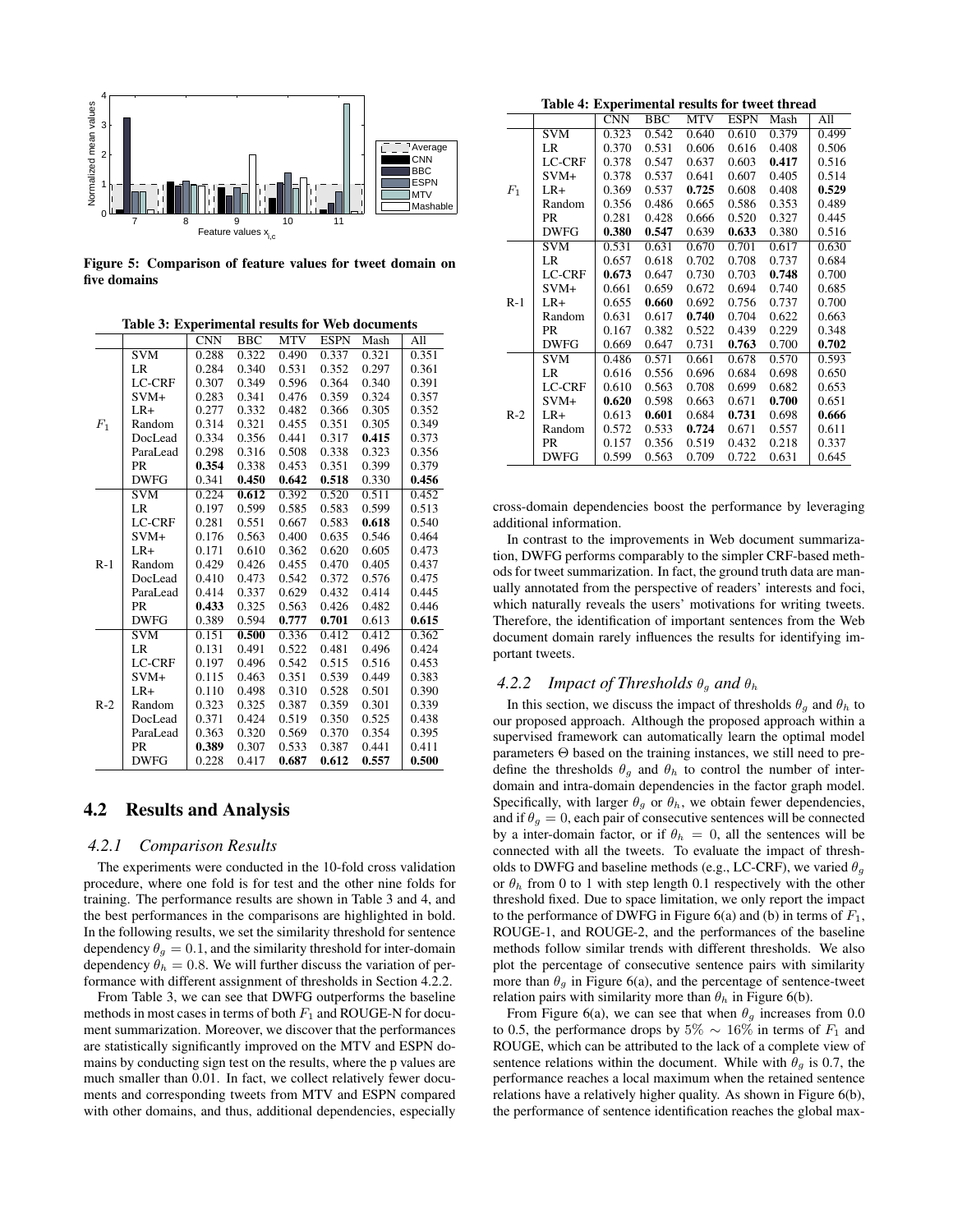

Figure 6: The impact of  $\theta_q$  and  $\theta_h$  to the performance of DWFG



Figure 7: Parameter estimation results for sentence-level local factors on five domains

imum when  $\theta_h$  is set between 0.5 and 0.6. With smaller or greater  $\theta_h$ , the extracted relation pairs between sentences and tweets may contain more low-quality relations or lack of high-quality relations. Generally speaking, the performance of important tweet extraction is relatively stable.

#### *4.2.3 Factor Contribution Analysis*

We further analyze the contribution or significance of each factor. We show the estimated weights for sentence-level local factors  $\lambda_1, \ldots, \lambda_6$  on five domains respectively and calculate their averages in Figure 7, and show the estimated weights with their averages for tweet-level local factors  $\lambda_7, \ldots, \lambda_1$  1 in Figure 8.

From Figure 7, we see that most of the local factors have positive contributions to our task except for Feature 4 (the number of common words to the title). Among all the factors, we can see that Feature 5 (sentence length) and Feature 2 (sentence position in paragraph) on average are the most important local factors for identifying the important sentences. From Figure 8, we see the two most important local factors for identifying the representative tweets are Feature 8 (tweet length) and Feature 7 (average TF-IDF). In fact, we find that long tweets tend to cover both the main ideas of the Web documents and the personal comments towards them.

#### *4.2.4 Case Study*

In this section, we demonstrate an example of the inference step for a specific Web document, an article entitled "Women try to take body on plane at Liverpool airport"<sup>7</sup>, with its social context. In Figure 9, the left column lists a portion of sentences of the Web document, and the right column lists a portion of tweets containing URLs (or shortened URLs) directing to the article (the selected texts are indicated by bold font). The established inter-domain and intra-domain dependencies are shown in arrows. Furthermore, beliefs propagated from local factors and pair-wise dependency fac-



Figure 8: Parameter estimation results for tweet-level local factors on five domains

tors in the last iteration of our inference algorithm are partly shown with the associated variables taking values of 1 (in colored rounded rectangles). Beliefs taking values of 0.5 indicate that the corresponding factors have no preference on whether the sentences are regarded as part of the summary or not. Beliefs taking values greater than 0.5 convey positive attitudes, and the greater the belief values, the stronger the confidence that the associated variables should take values of 1. According to the calculated beliefs, the summary for the social context is generated based on the selected sentences and tweets (in bold).

We can see that the local features, e.g., statistical features, still play a major role for social context summarization. For example, since the most common words or phrases in the Web documents include "women", "dead person", "body", "Liverpool Airport", and those in tweet threads include "Liverpool airport", "Weekend At Bernie's", texts that cover these words or phrases are more likely chosen, and the probability that the relevant sentence-tweet pairs are simultaneously selected is boosted. Moreover, various types of relations also come into play. For example, since the last two tweets shown in the right column form a retweet pair, the importance of the content is evaluated more important, and thus the related sentence (the fourth sentence) in the document then receives a higher belief (0.51) of taking a positive decision. As we suggested, in the social context summarization task, the tweet thread contributes additional information (e.g., Weekend At Bernie's ${}^{8}$ ) to the original document content, which unveils the users' interests from an alternative angle.

## 5. RELATED WORK

Web-page summarization techniques have been widely studied for many years and various approaches have been developed. These approaches can be either supervised or unsupervised, and also can be generic or query-dependent. Since this paper mainly studies context summarization, we focus our literature review for approaches with or without consideration of context.

Two kinds of approaches have been designed for web-page summarization, supervised and unsupervised. Traditional supervised summarization approaches treat the summarization task as a twoclass classification problem [16, 25, 36] or a sequence labeling problem [8, 28] at the sentence level, where each sentence is represented by a vector of features. Comparably, unsupervised methods rely on a set of heuristic rules to develop the summarization. Webpage summarization can also be either generic or query-dependent. Generic summarization targets to cover the main idea of the page while query-oriented summary is to present the information that is most relevant to the given queries [4, 31].

Without consideration of context, the extracted summary is com-

<sup>7</sup> http://news.bbc.co.uk/2/hi/8604663.stm

<sup>&</sup>lt;sup>8</sup>a 1989 American motion picture comedy, which has a similar plot as the news story.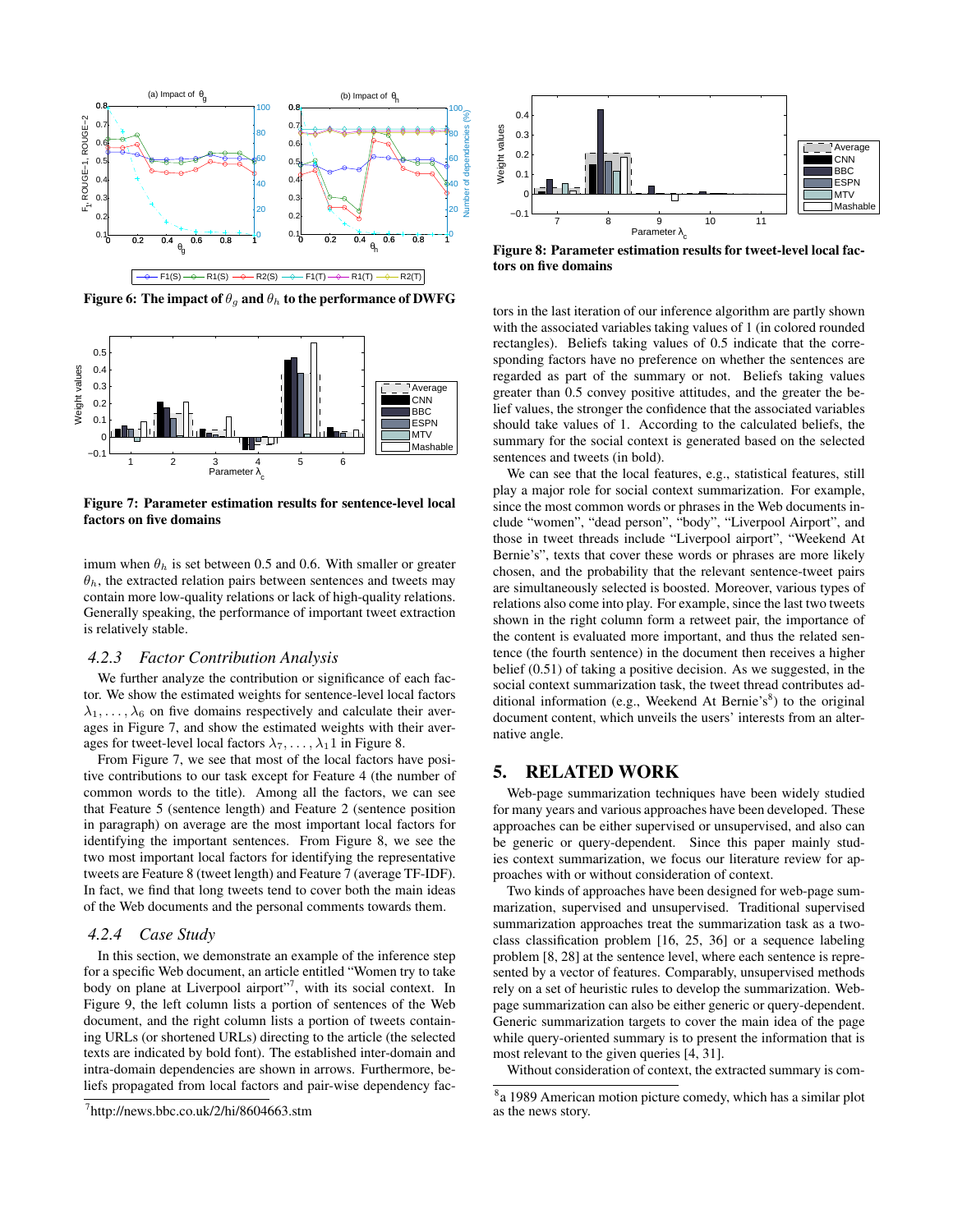

Figure 9: An example of a social context summary with propagated beliefs. Left column is a part of the Web document, and the right column is a portion of tweet thread. Bold texts correspond to the summary for the Web document; colored rounded rectangles indicate the beliefs propagated in the inference algorithm.

posed of sentences from the Web documents, and thus features from local content of a document is the key to summarization. Traditional document-oriented features can be defined either from linguistic, such as rhetorical structure [22], lexical chains [2] or statistical perspectives, such as term significance [20], sentences similarity [24] and topic detection [12]. Although document-oriented features can disclose most of the basic characteristics of summary sentences, as stated in [29], the textual information of a Web document may be scarce and diverse in topics and, moreover, contain a lot of noise.

Document-oriented features cannot fully capture the main idea of a Web document. In the past few years, some work starts to utilize various kinds of context to assist document summarization, such as external documents or cited articles [23]. User requirement is one of the most important kind of context [10, 32]. In the study of [21], user's needs come from a set of documents selected by user, where the top content words were extracted according to their *G* 2 score and then treated as users' interests. Hyperlinks among Web pages are another kind of context. Based on the text surrounding the hyperlink, summarization of the target Web page can be realized either by extracting the related sentences in surrounding text [1] or by extracting significant sentences from the linked Web page [9]. Similar to the hyperlink ontext, Sun et al. [29] utilize searchengine clickthrough data to construct the extra knowledge. In their work, Web page and query terms collected from the clickthrough data work together to decide the significance of each word in sentences for summarization. With the rapid growth of social websites, comments-oriented approach was studied, where the most important comments are selected and leveraged into sentence selection for summarization. Traditional feature-based methods and graphbased methods for summary sentence extraction have been applied for commented sentence selection [13, 33, 19], or opinionated text [26, 11, 15].

Different from previous works, we study to leverage multifaceted social media information for Web document summarization, especially social influence among users [30] and retweeting relations among messages [35]. However, we adopt a totally different approach to not only incorporate the extra knowledge extracted from microblogs, but also take full advantage of conventional techniques in single document summarization. In recent years, the rapid growth of microblogging services provide a more efficient way for information communication. Here, people can freely issue various comments on any topic they interested in. Compared with traditional tightly-coupled relationship between Web document and comments, messages from microblogs can provide more valuable information beneficial for summarization. Microblog has been widely studied in recent years. Some work focuses on investigating the characteristics of Twitter, e.g.,[17], [7], [14], while some work analyzed the patterns of retweets on Twitter, influential twitter and the routines of changes of hashtags, etc., e.g., [34], [5], [3], [35]. To the best of our knowledge, little work in the literature has tried to use microblog data for Web-page summarization.

## 6. CONCLUSION AND FUTURE WORK

In this paper, we explore a novel problem of social context summarization and aim to utilize the mutual reinforcement between Web document and its associated social data to building a highquality summary. In our study, the importance of each document sentence is firstly predicted by considering a series of local features of a document. At the same time, the social context relating to the Web document is associated with it, in which the significant sentences are also identified by taking advantage of various social factors. We formally define the concept of social context for Web document and propose a unified summarization approach through factor graph model. Our experiments are implemented on a set of Web documents and associated microblog messages. The experiment results prove that the proposed summarization method shows significant improvement over the baseline approaches on social context summarization task.

To systematically combine the content analysis and social behaviors represents a new and interesting direction for information retrieval. There are many future directions of this work. For example, due to the fact that not only tweets are highly associated with other tweets, users are also connected by the friendship relations, we can extend this work by establishing the connection among users and adding the dependencies between users and their